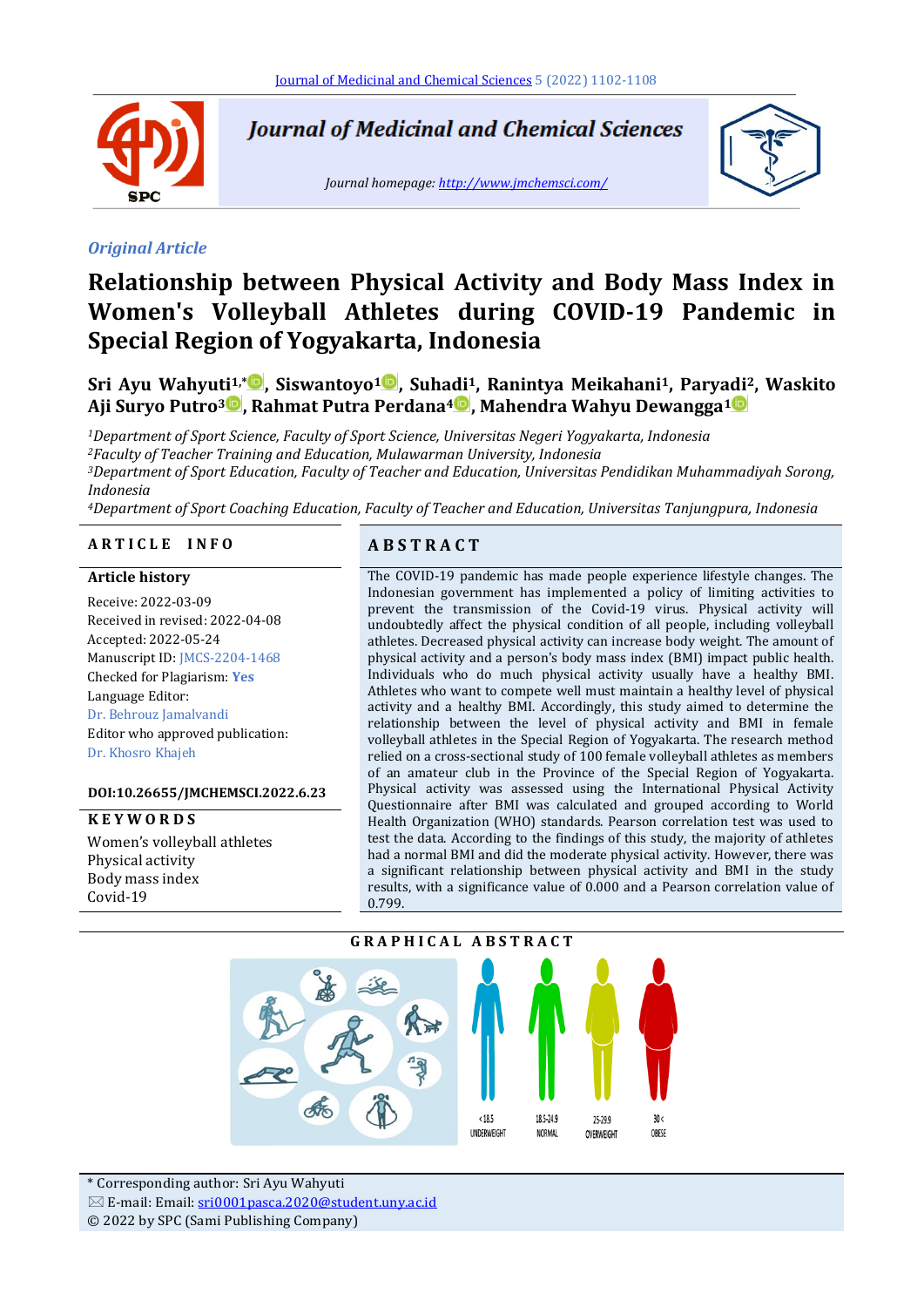# **Introduction**

A volleyball athlete must follow a healthy diet to maintain physical fitness and daily BMI. Choosing the right food in the right portion is critical for maintaining health, physical fitness, and ideal body weight [1]. A good BMI and physical activity are also required for achieving a high level of physical fitness [2]. If given regular exercise, a person's BMI and physical activity improve, and their level of physical fitness improves [3].

Any bodily movement mediated by muscle work and energy expenditure is defined as physical activity [4]. Physical activity is highly significant, affecting the body's metabolism, psychological state, overall health, and quality of life [5]. Physical activity also has a beneficial effect on the immune system, lowering the risk of contracting infectious diseases like bacterial and viral infections. Several studies have shown that light physical activity is more common in obese adolescents than in non-obese adolescents. Light physical activity reduces energy output, resulting in an energy imbalance where energy input exceeds energy output. This increases the risk of overweight and degenerative diseases such as hypertension [3].

One of the factors linked to VO2max is BMI. BMI is a simple way to track an adult's nutritional status, particularly when it comes to being underweight or overweight (obesity) [6]. According to the WHO, BMI is divided into five categories: bodyweight underweight with a BMI score of <18.5; a BMI of 18.5-22.9 indicating a healthy weight, with a BMI of 23-24.9 showing overweight. Obese bodyweight I is defined as a BMI of 25 to 29.9, and obese bodyweight II is defined as>30 [7, 8].

The Covid-19 pandemic has had various negative consequences on all corners [10]. The Covid-19 virus is also the cause of the highest death rate [9, 11]. Maintaining distance, also known as social distancing, limits selection to prevent the covid-19 virus from spreading [12]. The COVID-19 pandemic has also resulted in a decrease in community physical activity [13]. Moreover, some athlete centers have adopted this policy of separation. This may affect athletes' levels of physical activity. The COVID-19 pandemic has

involved nearly all athletes in a variety of sports. One of the consequences is the end of all sports competitions [14]. The cancellation of this competition will drastically reduce the amount of training time available to all competing athletes, including volleyball players. In addition, schools, universities, sports facilities, and fitness centers will be closed for the time being. These steps can limit athletes' ability to engage in physical activity [15]. Several studies have been conducted to determine the impact of the pandemic on the physical abilities of athletes, like the research conducted by Syamsuryadin on BMI with cardiovascular fitness in volleyball athletes during the covid-19 pandemic [8]. However, this research still has to be developed again to see female athletes' BMI with physical activity. As a result, this study aimed to investigate physical activity and BMI in female volleyball athletes from the Special Region of Yogyakarta during the COVID-19 pandemic.

# **Martials and Methods**

This study relied on a cross-sectional design and was descriptive-analytic. 134 Female volleyball athletes who were members of amateur clubs in the Yogyakarta made up the research population. Calculation of sample size using the calculator.net sample calculation helper website showed the sample required for the use of this study was 100 players. The respondents ranged in age from 12 to 20 years old. Physical activity, the independent variable, and BMI, the dependent variable, are the two research variables. This research project was completed in December of 2021.

A long-form International Physical Activity Questionnaire (IPAQ) was used to assess physical activity, which was completed independently (self-administration) both online (Google form) and offline (questionnaire paper) [16]. The questionnaire contains 27 questions divided into several domains of physical activity, such as weekday physical activity, travel-related physical activity, neighborhood activities, and recreational physical activities. High Metabolic Equivalent of Task (MET) is defined as >3000 MET minutes per week, the medium is defined as >600 MET minutes per week, and low is defined as 600 MET minutes per week (Table 1) [17].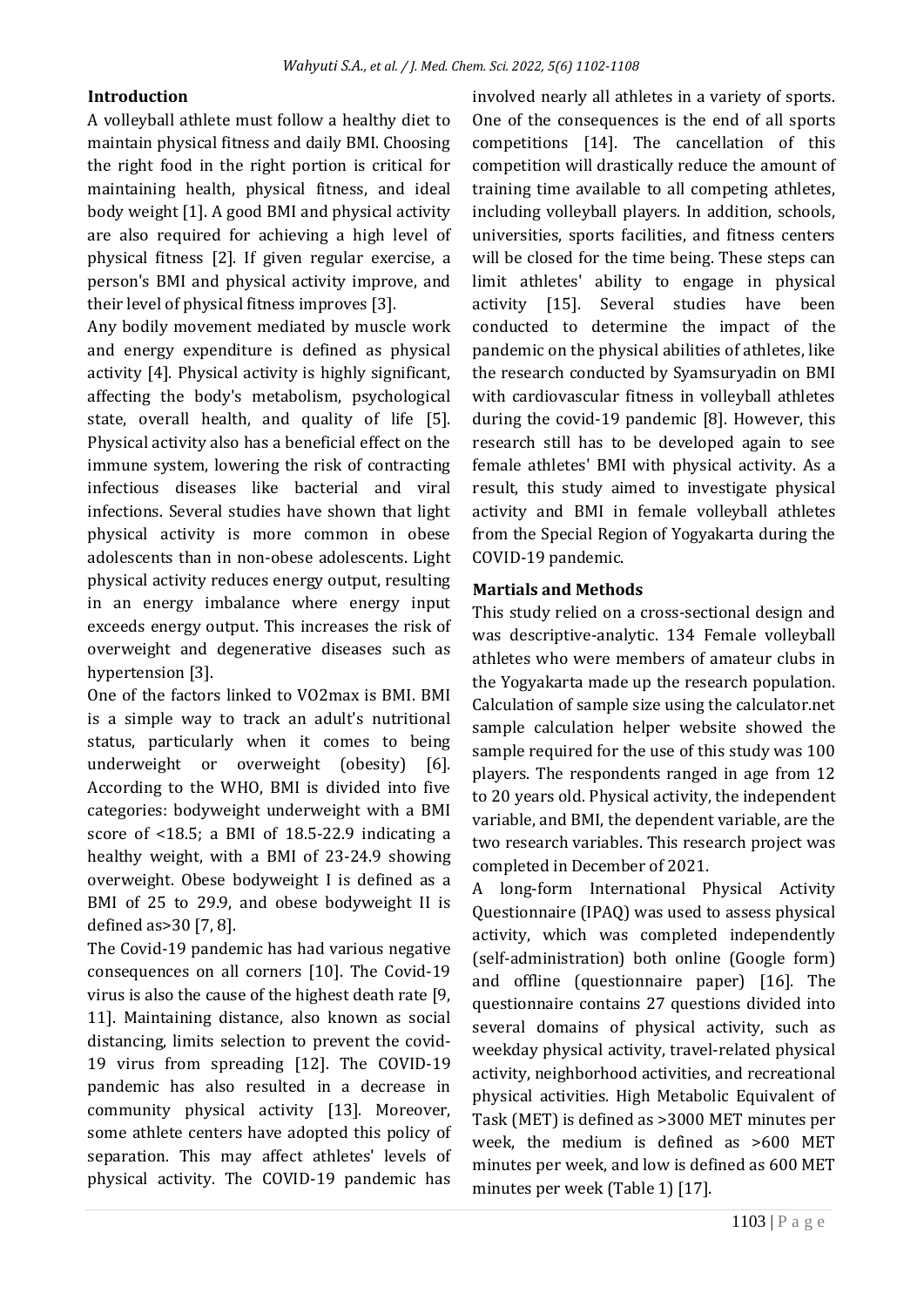*Wahyuti S.A., et al. / J. Med. Chem. Sci. 2022, 5(6) 1102-1108*

| $1.0010 + 1.1$ , $0.0001 + 1.001$ , $10, 001$   |          |  |
|-------------------------------------------------|----------|--|
| <b>Metabolic Equivalent of Task</b><br>Category |          |  |
| Low                                             | < 600    |  |
| Medium                                          | 600-3000 |  |
| High                                            | >3000    |  |
|                                                 |          |  |

**Table 1:** Physical Activity Level

BMI is determined indirectly by asking for data on weight (BB) and height (TB) in the same questionnaire and then calculated using the

formula BW(kg)/TB2  $(m^2)$ , which is classified according to WHO (Table 2) [7].

| Category    | <b>BMI</b> |  |
|-------------|------------|--|
| Underweight | < 18.5     |  |
| Normal      | 18.5-22.9  |  |
| Overweight  | 23-24.9    |  |
| Obesity I   | 25-29.9    |  |
| Obesity II  | >30        |  |

To analyze the research data, the Pearson correlation test was computed to see the relationship between physical activity and BMI. The data were statistically processed using the Statistical Product and Service Solution (SPSS) program.

# **Results and Discussion**

Of the 100 female volleyball athletes, 24 respondents had an underweight BMI. There were 57 respondents with a normal BMI, 11 respondents with an overweight BMI, and 8 respondents with an obese BMI.

This study used a sample of female volleyball athletes who were members of amateur clubs in the Special Region of Yogyakarta, Indonesia. Descriptive statistical data from research on physical activity and BMI can be seen in the table below (Table 3).

| <b>TWOTE OF GRAFACTIONICO OF DOWY FROM HIMCH</b> |           |      |  |
|--------------------------------------------------|-----------|------|--|
| <b>BMI</b>                                       | Frequency | %    |  |
| Underweight                                      | 24        | 24%  |  |
| Normal                                           | 57        | 57%  |  |
| Overweight                                       | 11        | 11%  |  |
| Obesity I                                        | 8         | 8%   |  |
| Obesity II                                       |           | 0%   |  |
| Total                                            | 100       | 100% |  |

**Table 3:** Characteristics of Body Mass Index

Of the 100 respondent's female volleyball athletes, 36 respondents had low levels of physical activity, 47 respondents with moderate levels of physical activity, and 17 respondents with high levels of physical activity (Table 4).

| Table 4: Physical Activity Level (of the 100 respondent's female volleyball athletes) |  |  |
|---------------------------------------------------------------------------------------|--|--|
|---------------------------------------------------------------------------------------|--|--|

| Category | <b>Frequency</b> | $\%$ |
|----------|------------------|------|
| Low      | 36               | 36%  |
| Medium   | 47               | 47%  |
| High     | 17               | 17%  |
| Total    | 100              | 100% |

Of respondents who had an underweight BMI, there were 7 respondents with low levels of

physical activity, 10 respondents with moderate levels of physical activity, and 7 respondents with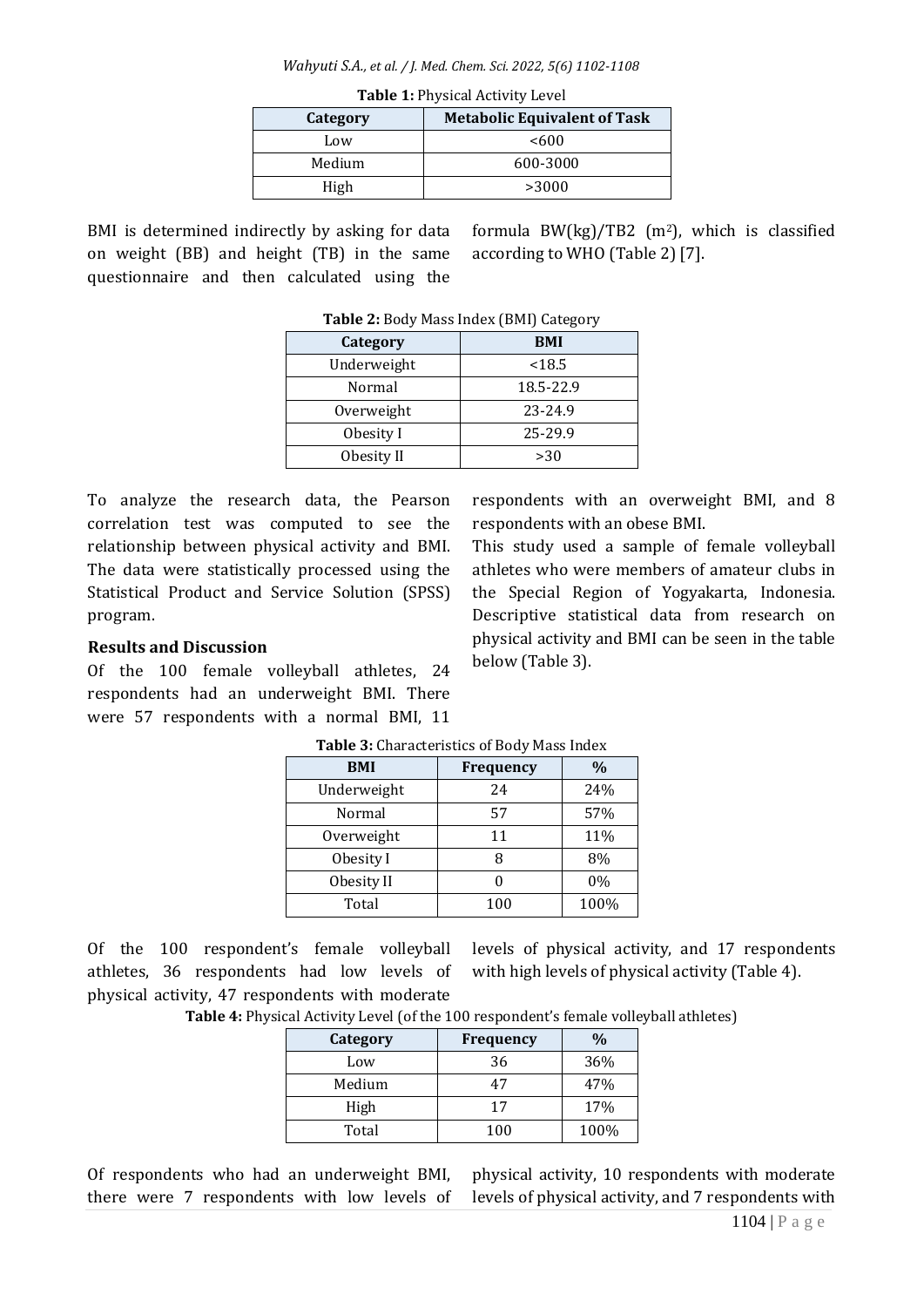high levels of fitness. Of respondents who had a normal BMI, there were 14 respondents with low levels of physical activity, 23 respondents with moderate levels of physical activity, and 20 respondents with high levels of physical activity (Table 5). Of respondents who had an overweight BMI, there were 8 respondents with low levels of

physical activity, 3 respondents with moderate levels of physical activity, and 2 respondents with high levels of physical activity. Of respondents who had a BMI of obesity 1, 4 respondents had a low level of physical activity, 2 respondents with a moderate level of physical activity, and none have a high level of physical activity.

| <b>BMI</b>  | <b>Physical Activity Level</b> | <b>Total</b>  |      |     |
|-------------|--------------------------------|---------------|------|-----|
|             | Low                            | <b>Medium</b> | High |     |
| Underweight |                                | 10            |      | 24  |
| Normal      | 14                             | 23            | 20   | 57  |
| Overweight  | 8                              | 3             | 2    | 13  |
| Obesity I   | 4                              | 2             | O    | 6   |
| Obesity II  |                                |               |      |     |
| Total       | 33                             | 38            | 29   | 100 |

#### **Table 5:** Physical Activity Level on BMI

The statistical tests using Pearson correlation obtained a significance value of 0.000 and a Pearson correlation value of 0.799, proving that physical activity has a strong relationship with body mass index.

**Table 6:** Relationship between physical activity and BMI

| <b>Variable</b>          | <b>Sig</b> | <b>Correlation</b> |
|--------------------------|------------|--------------------|
| Physical Activity to BMI | $0.000\,$  | 0.799              |

Considering the COVID-19 pandemic, this study aimed to determine the relationship between physical activity and BMI of female volleyball athletes in the Special Region of Yogyakarta. According to the study's findings, there is a link between physical activity and BMI, as evidenced by the Pearson correlation value, which is 0.799. The test's significance was 0.000, which means p 0.00 0.05, and the correlation value is 0.799, indicating that the link is strong. According to these findings, the level of physical activity has a relationship with body mass index. Physical activity is one of the factors that can influence a person's BMI value. Still, there are many others, such as genetic factors, such as inherited factors from offspring with a history of obesity, and dietary consumption factors, such as nutritional intake. The aspect of resting patterns received by the body is adequate sleep to restore the body's condition. Age, gender, genetics, diet, and physical activity are all factors that can influence a person's BMI [18].

This study backs up research that shows physical activity is one factor that influences BMI [19]. As

stated earlier, this study used a different instrument from IPAQ. Athletes who do not engage in physical activity increase their activity or detox their health. The findings of study are supported by research that shows a link between obesity and physical activity. Physical activity helps weight gain or obesity, so it can be concluded that BMI and physical activity are linked [20]. This means that the higher a person's BMI, the more physical activity that person engages in. Low levels of physical activity can also significantly increase the prevalence of obesity. Obesity occurs when total energy expenditure, including energy for physical activity, exceeds total energy intake [21]. The following are some of the most common advantages of exercise:

1. Physical or biological profit: Keeping blood pressure in a stable and normal condition, increasing body resistance to avoid various diseases, maintaining normal and ideal body weight, strengthening bones and muscles, increasing body flexibility, and improving physical fitness [22].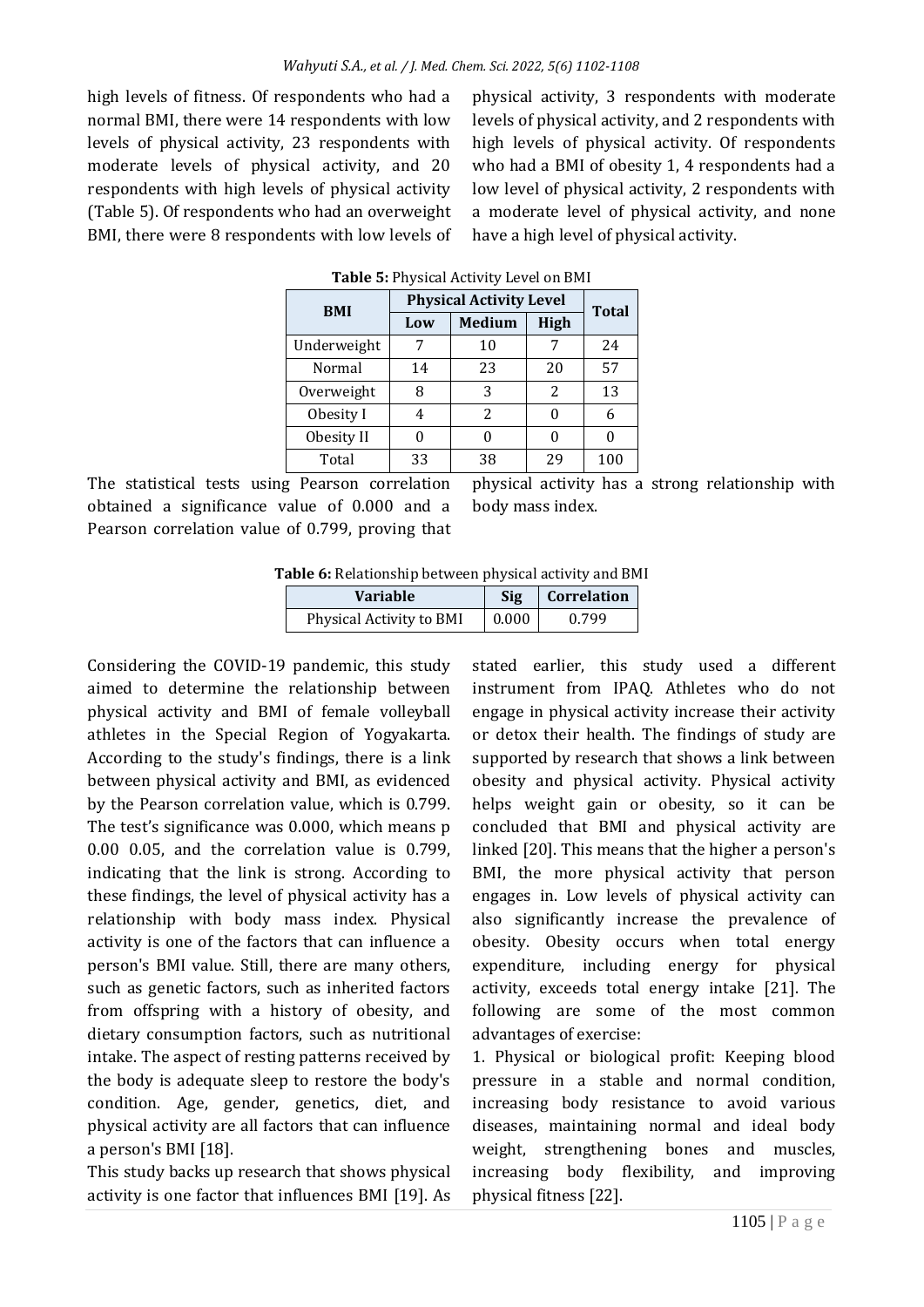2. Psychic/mental aspect: Reducing stress, increasing one's self-confidence, building sportsmanship in oneself, exercising one's responsibility, and building social loyalty.

As a result of the COVID-19 pandemic, many people have poor nutritional status and little physical activity. Continuing to do regular physical exercise can undoubtedly lower BMI to normal levels. It can also be used as stress suppression to reduce a person's stress, so exercising provides two benefits at once. Ideally, when you are stressed, you can control your diet to avoid overeating by engaging in physical activities or sports [23].

### **Conclusions**

Data from research conducted on female volleyball athletes who joined amateur clubs in the province of the Special Region of Yogyakarta during the COVID-19 pandemic showed that the average athlete did physical activity in the moderate category. BMI shows the average results of female volleyball athletes are in the normal category. Based on the Pearson correlation data analysis, the significance value of  $p = 0.000$  <0.05, and the Pearson correlation value was 0.799. It can be concluded that there is a strong relationship between physical activity and BMI in female volleyball athletes in the Special Region of Yogyakarta during the COVID-19 pandemic. This study recommends that students to increase physical activity and exercise to maintain body condition at the ideal BMI level, and follow suitable diet arrangements.

Future research can examine the relationship between BMI with eating patterns, psychological conditions, and sleep patterns. In addition, analysis can also be carried out with different subjects, such as female soccer athletes or female basketball athletes.

# **Acknowledgments**

The authors would like to thank the Department of Sport Science staff, Faculty of Sport Science, Yogyakarta State University.

# **Funding**

This research did not receive any specific grant from funding agencies in the public, commercial, or not-for-profit sectors.

### **Authors' contributions**

All authors contributed toward data analysis, drafting and revising the paper and agreed to responsible for all the aspects of this work.

### **Conflict of Interest**

We have no conflicts of interest to disclose.

### **ORCID:**

*Sri Ayu Wahyuti <https://www.orcid.org/0000-0002-5912-6412> Siswantoyo <https://www.orcid.org/0000-0001-7846-7717>* Aji Suryo Putro *<https://www.orcid.org/0000-0001-5600-3241>* Rahmat Putra Perdana *<https://www.orcid.org/0000-0001-8461-7291> Mahendra Wahyu Dewangga <https://www.orcid.org/0000-0002-2777-268X>*

### **References**

[1]. Liu J., Relationship between Volleyball Sports Nutrition Food and Sports Athletes' Training and Physical Health Based on Medical Image Recognition, *Computational and Mathematical Methods in Medicine*, 2021, **2021**:2214359 [\[Crossref\]](https://doi.org/10.1155/2021/2214359), [\[Google scholar\]](https://scholar.google.com/scholar?hl=de&as_sdt=0%2C5&q=Relationship+between+Volleyball+Sports+Nutrition+Food+and+Sports+Athletes%E2%80%99+Training+and+Physical+Health+Based+on+Medical+Image+Recognition&btnG=), [\[Publisher\]](https://www.hindawi.com/journals/cmmm/2021/2214359/)

[2]. Dewi R.C., Rimawati P.N., Body mass index, physical activity, and physical fitness of adolescence, *Journal of Public Health Research*, 2021, **10**:340 [\[Crossref\]](https://doi.org/10.4081/jphr.2021.2230), [\[Google scholar\]](https://scholar.google.com/scholar?hl=de&as_sdt=0%2C5&q=Body+Mass+Index%2C+Physical+Activity%2C+and+Physical+Fitness+of+Adolescence&btnG=), [\[Publisher\]](https://journals.sagepub.com/doi/10.4081/jphr.2021.2230)

[3]. Jiang Y., Ding C., Shen B., Zhao S., The Relationship Between Physical Fitness and BMI among Chinese University Students: Results of a Longitudinal Study, In *2021 2nd International Conference on Computers, Information Processing*  and Advanced Education, 2021, 213 [\[Crossref\]](https://doi.org/10.1145/3456887.3456934), [\[Google scholar\]](https://scholar.google.com/scholar?hl=de&as_sdt=0%2C5&q=The+Relationship+Between+Physical+Fitness+and+BMI+among+Chinese+University+Students%3A+Results+of+a+Longitudinal+Study&btnG=), [\[Publisher\]](https://dl.acm.org/doi/10.1145/3456887.3456934)

[4]. Hill K., Gardiner P.A., Cavalheri V., Jenkins S.C., Healy G.N., Physical activity and sedentary behaviour: Applying lessons to chronic obstructive pulmonary disease, *Internal Medicine Journal*, 2015, **45**:474 [\[Crossref\]](https://doi.org/10.1111/imj.12570), [\[Google](https://scholar.google.com/scholar?hl=de&as_sdt=0%2C5&q=Physical+activity+and+sedentary+behaviour%3A+applying+lessons+to+chronic+obstructive+pulmonary+disease&btnG=)  [scholar\]](https://scholar.google.com/scholar?hl=de&as_sdt=0%2C5&q=Physical+activity+and+sedentary+behaviour%3A+applying+lessons+to+chronic+obstructive+pulmonary+disease&btnG=), [\[Publisher\]](https://onlinelibrary.wiley.com/doi/10.1111/imj.12570)

[5]. Malm C., Jakobsson J., Isaksson A., Physical activity and sports—real health benefits: A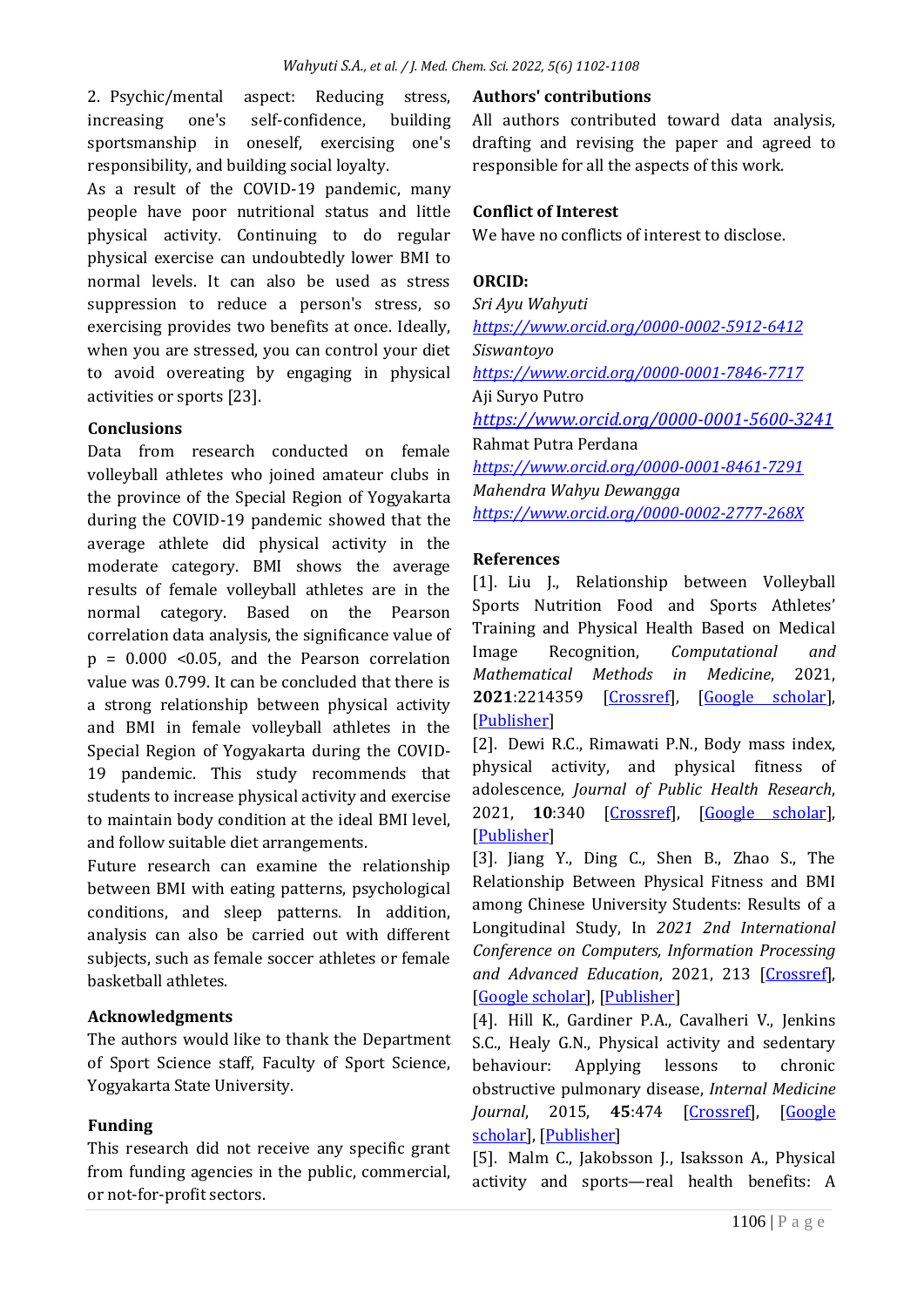review with insight into the public health of sweden, Sports, 2019, 7:127 [\[Crossref\]](https://doi.org/10.3390/sports7050127), [Google [scholar\]](https://scholar.google.com/scholar?hl=de&as_sdt=0%2C5&q=Physical+Activity+and+Sports%E2%80%94Real+Health+Benefits%3A+A+Review+with+Insight+into+the+Public+Health+of+Sweden&btnG=), [\[Publisher\]](https://www.mdpi.com/2075-4663/7/5/127)

[6]. Liu P., Ye Z., Lu H., Lu J., Huang L., Gong J., Deng Q., Xu, L., Association between body mass index (BMI) and vital capacity of college students of Zhuang nationality in China: a cross- section study, Oncotarget, 2017, 8:80923 [\[Crossref\]](https://doi.org/10.18632/oncotarget.20758), [\[Google scholar\]](https://scholar.google.com/scholar?hl=de&as_sdt=0%2C5&q=Association+between+body+mass+index+%28BMI%29+and+vital+capacity+of+college+students+of+Zhuang+nationality+in+China%3A+a+cross-section+study&btnG=), [\[Publisher\]](https://www.oncotarget.com/article/20758/text/)

[7]. Lim J.U., Lee J.H., Kim J.S., Hwang Y.I., Kim T.H., Lim S.Y., Yoo K.H., Jung K.S., Kim Y.K., Rhee C.K., Comparison of World Health Organization and Asia-Pacific body mass index classifications in COPD patients, *International journal of chronic obstructive pulmonary disease*, 2017, **12**:2465 [\[Crossref\]](https://doi.org/10.2147/COPD.S141295), [\[Google scholar\]](https://scholar.google.com/scholar?hl=de&as_sdt=0%2C5&q=Comparison+of+World+Health+Organization+and+Asia-Pacific+body+mass+index+classifications+in+COPD+patients&btnG=), [\[Publisher\]](https://www.dovepress.com/comparison-of-world-health-organization-and-asia-pacific-body-mass-ind-peer-reviewed-fulltext-article-COPD)

[8]. Syamsuryadin, Suharjana, Ambardini R.L., Dewangga M.W., Sirada A., Hutomono S., Santoso N.P.B., Correlation between Body Mass Index and Cardiovascular Fitness of Volleyball Athletes at Athletes Training Center during the Covid-19 Pandemic, *Journal of Medicinal and Chemical Sciences*, 2022, **5**:631 [\[Crossref\]](https://doi.org/10.26655/JMCHEMSCI.2022.4.19), [\[Google scholar\]](https://scholar.google.com/scholar?hl=de&as_sdt=0%2C5&q=Correlation+between+Body+Mass+Index+and+Cardiovascular+Fitness+of+Volleyball+Athletes+at+Athletes+Training+Center+during+the+Covid-19+Pandemic&btnG=), [\[Publisher\]](http://www.jmchemsci.com/article_145531.html)

[9]. Sitorus R.J., Antara N.Y., Elviani R., Ahmad Z., Hudari H., Sangalang R.V., Risk Factor for Mortality in COVID-19 Patients in Mohammad Hoesin Hospital, Palembang, Indonesia, *Jurnal Ilmu Kesehatan Masyarakat*, 2021, **12**:69 [\[Crossref\]](https://doi.org/10.26553/jikm.2021.12.1.69-76), [\[Google scholar\]](https://scholar.google.com/scholar?hl=de&as_sdt=0%2C5&q=The+Risk+Factor+for+Mortality+in+COVID-19+Patients+in+Mohammad+Hoesin+Hospital%2C+Palembang%2C+Indonesia&btnG=), [\[Publisher\]](http://ejournal.fkm.unsri.ac.id/index.php/jikm/article/view/554)

[10]. Jena P.K., Impact of pandemic COVID-19 on education in India, *International journal of current research (IJCR)*, 2020, **12**:12582 [\[Google](https://scholar.google.com/scholar?hl=de&as_sdt=0%2C5&q=Impact+of+Pandemic+COVID-19+on+Education+in+India&btnG=)  [scholar\]](https://scholar.google.com/scholar?hl=de&as_sdt=0%2C5&q=Impact+of+Pandemic+COVID-19+on+Education+in+India&btnG=), [\[Publisher\]](https://papers.ssrn.com/sol3/papers.cfm?abstract_id=3691506)

[11]. Yuki K., Fujiogi M., Koutsogiannaki S., COVID-19 pathophysiology: A review, *Clinical immunology*, 2020, 215:108427 [\[Crossref\]](https://doi.org/10.1016/j.clim.2020.108427), [\[Google scholar\]](https://scholar.google.com/scholar?hl=de&as_sdt=0%2C5&q=COVID-19+pathophysiology%3A+A+review&btnG=), [\[Publisher\]](https://www.sciencedirect.com/science/article/pii/S152166162030262X?via%3Dihub)

[12]. Alfaritsi S., Anggraeni D., Fadhil A., "Analisis wacana kritis berita 'tentang social distance'', cara pemerintah cegah penyebaran virus corona di Detik.com," *Communicology: Jurnal Ilmu Komunikasi*, 2020, **8**:131 [\[Crossref\]](https://doi.org/10.21009/Communicology.013.010), [\[Google](https://scholar.google.com/scholar?hl=de&as_sdt=0%2C5&q=Analisis+Wacana+Kritis+Berita+%E2%80%98Tentang+Social+Distance%2C+Cara+Pemerintah+Cegah+Penyebaran+Virus+Corona%E2%80%99+Di+Detik.com&btnG=)  [scholar\]](https://scholar.google.com/scholar?hl=de&as_sdt=0%2C5&q=Analisis+Wacana+Kritis+Berita+%E2%80%98Tentang+Social+Distance%2C+Cara+Pemerintah+Cegah+Penyebaran+Virus+Corona%E2%80%99+Di+Detik.com&btnG=), [\[Publisher\]](http://journal.unj.ac.id/unj/index.php/communicology/article/view/15779)

[13]. Wungow L.E.A., Berhimpong M., Telew A., Tingkat Aktivitas Fisik Mahasiswa Program Studi Ilmu Kesehatan Masyarakat Universitas Negeri Manado Saat Masa Pandemi Covid-19, *Epidemia:* 

*Jurnal Kesehatan Masyarakat Unima*, 2022, **2**:22 [\[Crossref\]](https://doi.org/10.53682/ejkmu.vi.1732), [\[Google scholar\]](https://scholar.google.com/scholar?hl=de&as_sdt=0%2C5&q=TINGKAT+AKTIVITAS+FISIK+MAHASISWA+PROGRAM+STUDI+ILMU+KESEHATAN+MASYARAKAT+UNIVERSITAS+NEGERI+MANADO+SAAT+MASA+PANDEMI+COVID-19&btnG=), [\[Publisher\]](http://ejurnal-mapalus-unima.ac.id/index.php/epidemia/article/view/1732)

[14]. Gunawan A., 5 Dimensi Dampak Kebijakan Covid-19 Terhadap Sistem Keolahragaan Nasional, *Jejaring Administrasi Publik*, 2021, **12**:24 [\[Crossref\]](https://doi.org/10.20473/jap.v12i1.23299), [\[Google scholar\]](https://scholar.google.com/scholar?hl=de&as_sdt=0%2C5&q=5+Dimensi+Dampak+Kebijakan+Covid-19+Terhadap+Sistem+Keolahragaan+Nasional&btnG=), [\[Publisher\]](https://www.e-journal.unair.ac.id/JAP/article/view/23299)

[15]. Bas D., Martin M., Pollack C., Venne R., The Impact of COVID-19 on Sport, physical Activity and Well-Being and Its Effects on Social Development, *UN Department of Economic and Social Affairs (DESA) Policy Briefs*, 2020 [\[Crossref\]](https://doi.org/10.18356/a606a7b1-en), [\[Google scholar\]](https://scholar.google.com/scholar?hl=de&as_sdt=0%2C5&q=The+Impact+of+COVID-19+on+Sport%2C+Physical+Activity+and+Well-being+and+its+Effects+on+Social+Development&btnG=), [\[Publisher\]](https://www.un-ilibrary.org/content/papers/27081990/16)

[16]. Paramitha S.T., Hasan M.F., Noviyanti M., Ilsya F., Anggraeni L., Ramadhan M.G., Level of physical activity of Indonesian esport athletes in the piala Presiden esport 2019, *Jurnal SPORTIF: Jurnal Penelitian Pembelajaran*, 2021, **7**:71 [\[Crossref\]](https://doi.org/10.29407/js_unpgri.v7i1.15642), [\[Google scholar\]](https://scholar.google.com/scholar?hl=de&as_sdt=0%2C5&q=Level+of+physical+activity+of+Indonesian+esport+athletes+in+the+piala+Presiden+esport+2019&btnG=), [\[Publisher\]](https://ojs.unpkediri.ac.id/index.php/pjk/article/view/15642)

[17]. Ashok P., Kharche J.S., Raju R., Godbole G., Metabolic equivalent task assessment for physical activity in medical students, *National Journal of Physiology, Pharmacy and Pharmacology,* 2017, **7**:236 [\[Crossref\]](https://doi.org/10.5455/njppp.2017.7.0825604092016), [\[Google](https://scholar.google.com/scholar?hl=de&as_sdt=0%2C5&q=Metabolic+equivalent+task+assessment+for+physical+activity+in+medical+students&btnG=)  [scholar\]](https://scholar.google.com/scholar?hl=de&as_sdt=0%2C5&q=Metabolic+equivalent+task+assessment+for+physical+activity+in+medical+students&btnG=), [\[Publisher\]](https://www.bibliomed.org/mnsfulltext/28/28-1472311600.pdf?1653300886)

[18]. Hruby A., Hu F.B., The Epidemiology of Obesity: A Big Picture, *Pharmacoeconomics*, 2015, **33**:673 [\[Crossref\]](https://doi.org/10.1007/s40273-014-0243-x), [\[Google scholar\]](https://scholar.google.com/scholar?hl=de&as_sdt=0%2C5&q=The+Epidemiology+of+Obesity%3A+A+Big+Picture.&btnG=), [\[Publisher\]](https://link.springer.com/article/10.1007/s40273-014-0243-x)

[19]. Kananda G., Megawati E.R., The Relationship among Body Mass Index, Physical Activity, Dynamic Balance and Sleep Patterns Geubrina, *Jurnal Pendidikan Jasmani dan Olahraga*, 2020, **5**:111 [\[Crossref\]](https://doi.org/10.17509/jpjo.v5i2.25361), [\[Google](https://scholar.google.com/scholar?hl=de&as_sdt=0%2C5&q=THE+RELATIONSHIP+AMONG+BODY+MASS+INDEX%2C+PHYSICAL+ACTIVITY%2C+DYNAMIC+BALANCE%2C+AND+SLEEP+PATTERNS&btnG=)  [scholar\]](https://scholar.google.com/scholar?hl=de&as_sdt=0%2C5&q=THE+RELATIONSHIP+AMONG+BODY+MASS+INDEX%2C+PHYSICAL+ACTIVITY%2C+DYNAMIC+BALANCE%2C+AND+SLEEP+PATTERNS&btnG=), [\[Publisher\]](https://ejournal.upi.edu/index.php/penjas/article/view/25361)

[20]. Putra Y.W., Rizqi A.S., Index Massa Tubuh (Imt) Mempengaruhi Aktivitas Remaja Putri Smp Negeri 1 Sumberlawang, *Gaster*, 2018, **16**:105 [\[Crossref\]](https://doi.org/10.30787/gaster.v16i1.233), [\[Google scholar\]](https://scholar.google.com/scholar?hl=de&as_sdt=0%2C5&q=INDEX+MASSA+TUBUH+%28IMT%29+MEMPENGARUHI+AKTIVITAS+REMAJA+PUTRI+SMP+NEGERI+1+SUMBERLAWANG&btnG=), [\[Publisher\]](http://jurnal.aiska-university.ac.id/index.php/gaster/article/view/233)

[21]. Hill J.O., Wyatt H.R., Peters J.C., Energy balance and obesity in man, *Circulation*, 2012, **3**:126 [\[Crossref\]](https://doi.org/10.1161/CIRCULATIONAHA.111.087213), [\[Google scholar\]](https://scholar.google.com/scholar?hl=de&as_sdt=0%2C5&q=Energy+Balance+and+Obesity&btnG=), [\[Publisher\]](https://www.ahajournals.org/doi/full/10.1161/CIRCULATIONAHA.111.087213)

[22]. da Silveira M.P., da Silva Fagundes K.K., Bizuti M.R., Starck É., Rossi R.C., de Rosende E Silva D.T., "Physical exercise as a tool to help the immune system against COVID-19: an integrative review of the current literature," *Clinical and experimental medicine*, 2021, **21**:15 [\[Crossref\]](https://doi.org/10.1007/s10238-020-00650-3), [\[Google scholar\]](https://scholar.google.com/scholar?hl=de&as_sdt=0%2C5&q=Physical+exercise+as+a+tool+to+help+the+immune+system+against+COVID-19%3A+an+integrative+review+of+the+current+literature&btnG=), [\[Publisher\]](https://link.springer.com/article/10.1007/s10238-020-00650-3)